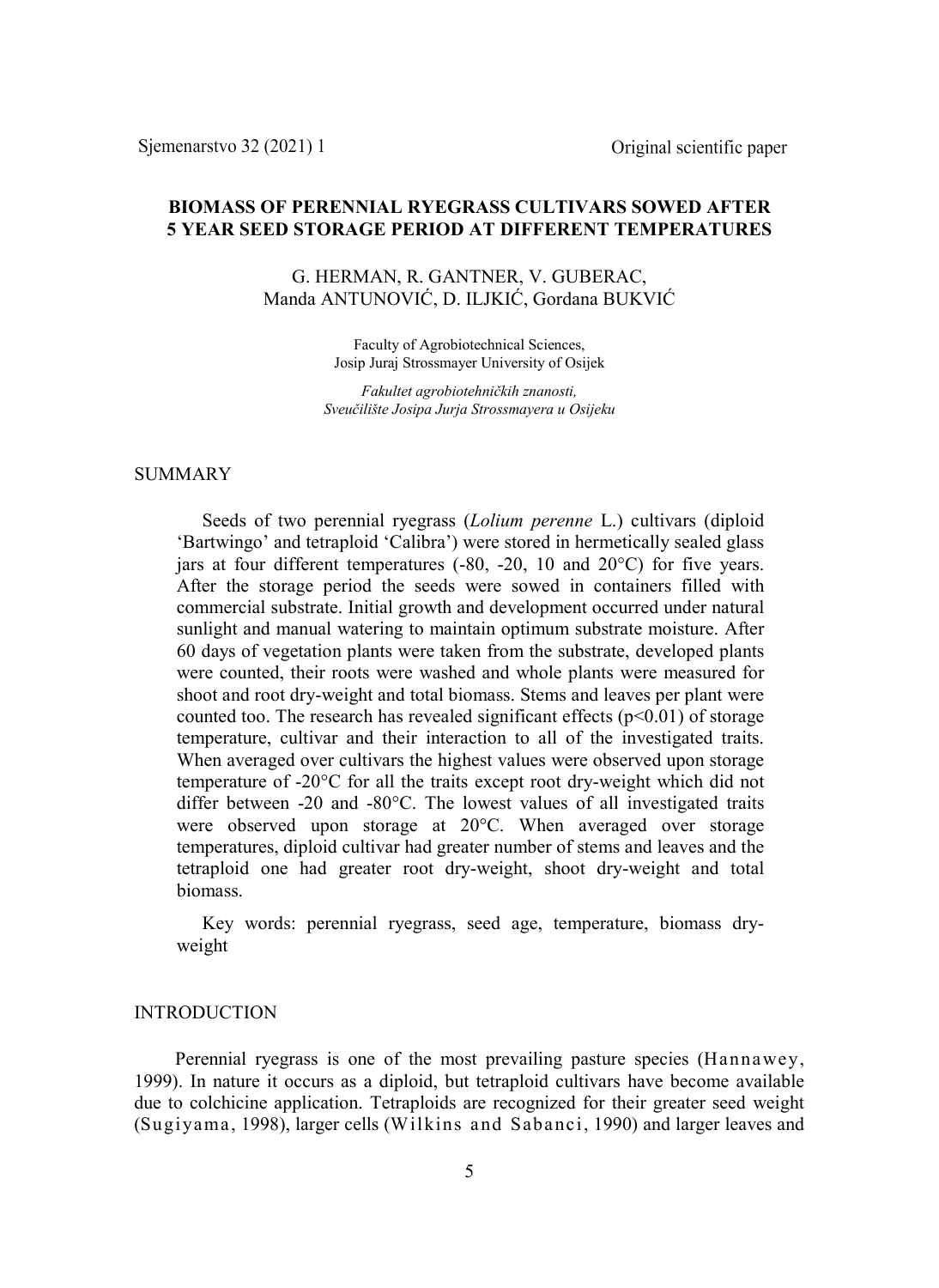stems (Smith et al., 2001). Quality of seed for perennial ryegrass establishment is of crucial importance due to the persistence of the stand. Favorable conditions along with the use of high quality seed will allow for optimum yields and persistence in pasture mix. Seed quality is a complex trait comprised of genetic, physical, physiological and health traits (Marcos-Filho and McDonald, 1998). Agroecological conditions during the seed crop vegetation (Shlepetys, 1995; McDonald, 1998), seed processing (Schaffer and Vanderlip, 1999) and seed storage conditions and storage period (Saxena et al., 1987) altogether affect the seed quality. At improper storage conditions and upon seed aging seed quality can be considerably impaired (Vieiera et al., 2001; Karman et al., 2014).

Optimum storage conditions are specific to the species being stored. Critical factors in the storage according to Elias et al. (2002) are: kind of seed, seed moisture content, initial viability of the seed, storage temperature and relative humidity, duration of storage and protection from storage fungi and insects.Unlike majority of field crops (i.e. maize, soybean, Elias et al., 2002; Šimić et al., 2005) seeds of small-seeded forages can maintain viability for long time if stored in optimal conditions (Griffiths and Pegler, 1964; Lewis et al., 1998; Rincker, 1981; Bukvić et al., 2009; Rozman et al., 2010; Stanisavljević et al., 2010; Stanisavljević et al., 2001; Bukvić et al., 2015). Seeds of perennial ryegrass stored with greater moisture  $(20\%)$  and at higher temperature  $(25\degree C)$  lose viability sooner than seeds stored with lower seed moisture (10.5%) and at lower storage temperature (5°C) (Cattani, 2007). Ching and Calhoun (1968) and Ching and Schoolcraft (1968) investigated the causes of seed viability and vigor loss in crimson clover and perennial ryegrass during a 10-year storage period with different seed moisture (6, 8, 12, 16 and 20%) and at different temperatures (3, 22 and 38°C). Upon their results they concluded thatloss of viability and vigor was not due to depletion of food but appeared to be related to the activity of proteases, phytase, and phosphatases since an increase of permeability, amino acids, and inorganic phosphate was observed in the aged material. The magnitude of these increases was related to species, seed moisture and to a lesser degree storage temperature. After seed moisture, the seed storage temperature is the second most important element determining the seed longevity and germination (Justice and Bass, 1978; Vertucci and Roos, 1990; Vertucci and Roos, 1993). Seed germination is the most common indicator of seed quality. Though, germination testing is conducted by standard germination method in ideal moisture and temperature conditions (Siddique and Wright, 2004) the observed values often surpass field emergence (Hamman et al., 2002). Therefore the aim of this research was to investigate the seed quality of two perennial ryegrass cultivars after five years of storage at different temperatures by means of growing plants in containers filled with substrate, exposed to natural sunlight and with maintained moisture of substrate by watering.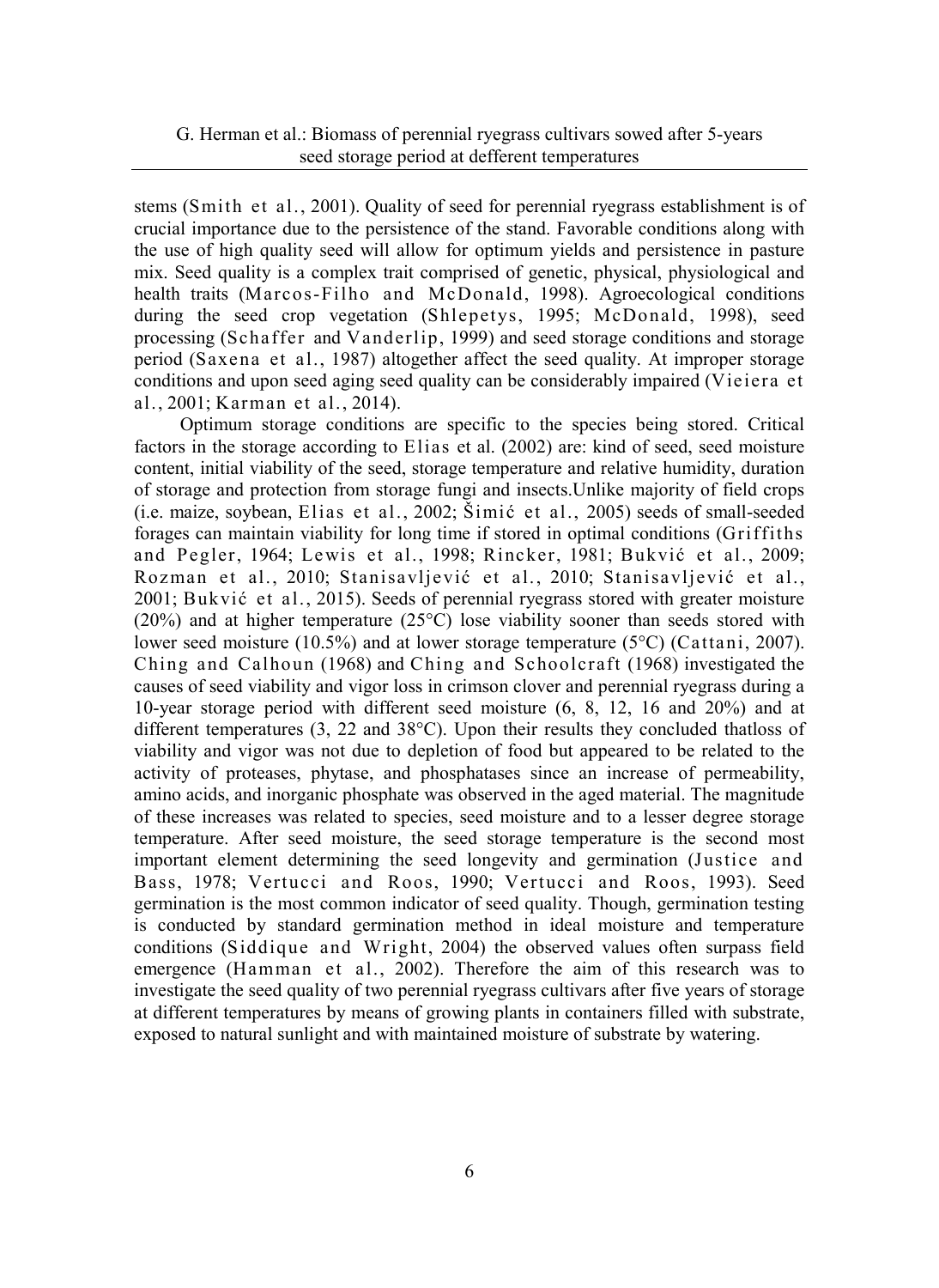# MATERIAL AND METHODS

Seeds of two perennial ryegrass cultivars ('Bartwingo' and 'Calibra') were stored for five years at different temperatures (20, 10, -20 and -80 $^{\circ}$ C) in hermetically sealed jars. Initial seed and seedling traits were measured before the storage treatment (Tables 1 and 2).

**Table 1 Origin, thousandweight, seed moisture and ploidy of investigated perennial ryegrass cultivars** *Tablica 1. Podrijetlo, masa 1000 sjemenki, vlaga sjemena i ploidnost kultivara engleskoga ljulja*

| Cultivar<br>Kultivar | Origin<br>Podrijetlo | Thousand weight $(g)$<br>Masa 1000 sjemenki (g) | Seed moisture $(\% )$<br>Vlaga sjemena (%) | Ploidy<br>Ploidnost |
|----------------------|----------------------|-------------------------------------------------|--------------------------------------------|---------------------|
| Bartwingo            | Netherlads           | 1.92                                            | 8.4                                        | diployd             |
| Calibra              | Denmark              | 3.06                                            | 10.4                                       | tetraployd          |

#### **Table 2 Seed and seedling traits**

*Tablica 2. Svojstva sjemena i klijanaca*

| Cultivar<br>Kultivar | Germination $(\%)$<br>Klijavost (%) | Seedlings root length (cm)<br>Dužina korijena klijanaca (cm) | Seedling stem<br>length $(cm)$<br>Dužina stabljike<br>klijanaca (cm) |
|----------------------|-------------------------------------|--------------------------------------------------------------|----------------------------------------------------------------------|
| Bartwingo            | 85.8                                | 5.28                                                         | 8.11                                                                 |
| Calibra              | 68.5                                | 6.52                                                         | 9.33                                                                 |

After seed storage treatments, the seeds were sown in polystyrene containers. Seed of perennial ryegrass was sown in 32 polystyrene containers. Each container contains 26 sowing places. Containers were filled with commercial substrate, and in each sowing place a single seed was sown with of perennial ryegrass. Seeds of each storage temperature treatment and of both cultivars were sowed in 4 replications (i.e., containers). After sowing, containers were placed outdoor and protected with a metal net. Containers were additionally covered with PVC folia in the case of rain to prevent ablation of the substrate. Rainfall was collected and used for watering containers in order to maintain the optimum substrate moisture. After 60 days of vegetation, the developed plants were taken from containers for counting. Shoots were separated from roots. Stems and leaves per plantwere counted. After drying (105°C), shoots and roots per replication (container) were weighed. Total dry biomass was a sum of root and shoot dry mass. ANOVA and LSD tests were performed using SAS Software 9.1.3 (2002-2003).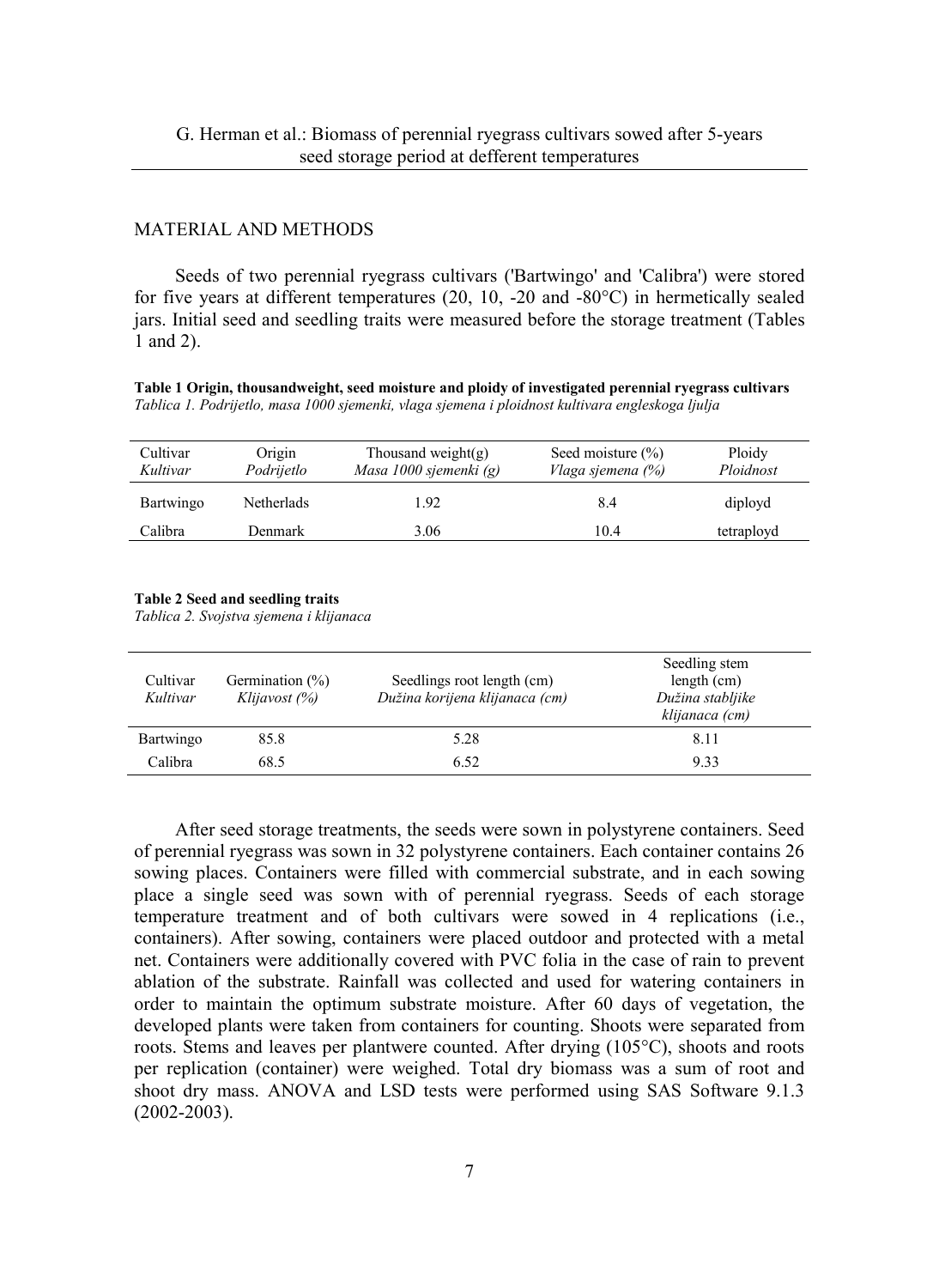#### **Table 3 Seed storage temperature and cultivar effects on number of developed plants, number of stems and leaves per plant and dry weight of shoots, roots and total plant mass**

*Tablica 3. Utjecaj temperature skladištenja i kultivara na broj razvijenih biljaka, broj stabljika i listova po biljci te suhu masu korijena, izdanaka i ukupnu biljnu masu*

|                 | Storage temperature (T) / Temperatura skladištenja (T) |                                               |                    |                    | Average            |  |  |
|-----------------|--------------------------------------------------------|-----------------------------------------------|--------------------|--------------------|--------------------|--|--|
| Cultivar $(C)$  | $-80^{\circ}$ C                                        | $-20^{\circ}$ C                               | $10^{\circ}$ C     | $20^{\circ}$ C     | Prosjek            |  |  |
| Kultivar        | Number of plants / Broj biljaka                        |                                               |                    |                    |                    |  |  |
| Bartwingo       | $19.3^{b}$<br>22.5<br>8.2<br>23.5<br>23.0              |                                               |                    |                    |                    |  |  |
| Calibra         | 23.7                                                   | 25.0                                          | 22.0               | 10.0               | $20.2^a$           |  |  |
| Average/Prosjek | $23.1^{b}$                                             | $24.0^{\circ}$                                | $22.7^{bc}$        | $9.1^\circ$        | 19.7               |  |  |
| <b>LSD</b>      | $T**$                                                  | $\overline{C^{**}}$                           | $C \times T^{**}$  |                    |                    |  |  |
| 0.05            | 0.377                                                  | 0.334                                         | 0.600              |                    |                    |  |  |
| 0.01            | 0.542                                                  | 0.468                                         | 0.847              |                    |                    |  |  |
|                 | Number of stems per plant / Broj stabljika po biljci   |                                               |                    |                    |                    |  |  |
| Bartwingo       | 2.7                                                    | 3.0                                           | 3.0                | 1.8                | 2.6 <sup>a</sup>   |  |  |
| Calibra         | 2.6                                                    | 2.7                                           | 2.7                | 1.3                | $2.3^{b}$          |  |  |
| Average/Prosjek | $2.6^{\rm b}$                                          | $2.9^a$                                       | 2.8 <sup>a</sup>   | 1.6 <sup>c</sup>   | 2.5                |  |  |
| <b>LSD</b>      | $T^{**}$                                               | $C^{**}$                                      | $C \times T^{**}$  |                    |                    |  |  |
| 0.05            | 0.078                                                  | 0.055                                         | 0.1095             |                    |                    |  |  |
| 0.01            | 0.112                                                  | 0.077                                         | 0.155              |                    |                    |  |  |
|                 | Number of leaves per plant / Broj listova po biljci    |                                               |                    |                    |                    |  |  |
| Bartwingo       | 8.3                                                    | 9.2                                           | 8.2                | $\overline{5.1}$   | 7.7 <sup>a</sup>   |  |  |
| Calibra         | 7.6                                                    | 7.7                                           | 7.7                | 4.0                | 6.8 <sup>b</sup>   |  |  |
| Average/Prosjek | 8.0 <sup>b</sup>                                       | $8.5^a$                                       | 8.0 <sup>b</sup>   | $4.5^\circ$        | 7.2                |  |  |
| <b>LSD</b>      | $T**$                                                  | $C^{**}$                                      | $Cx T**$           |                    |                    |  |  |
| 0.05            | 0.115                                                  | 0.099                                         | 0.181              |                    |                    |  |  |
| 0.01            | 0.165                                                  | 0.139                                         | 0.255              |                    |                    |  |  |
|                 | Root dry weight (g) / Suha masa korijena (g)           |                                               |                    |                    |                    |  |  |
| Bartwingo       | 2.972                                                  | 2.692                                         | 2.475              | 0.428              | $2.142^{b}$        |  |  |
| Calibra         | 3.485                                                  | 3.770                                         | 2.778              | 0.672              | 2.676 <sup>a</sup> |  |  |
| Average/Prosjek | $3.229^{a}$                                            | $3.231^a$                                     | $2.626^{b}$        | 0.550 <sup>c</sup> | 2.409              |  |  |
| <b>LSD</b>      | $T^{**}$                                               | $\overline{C^{**}}$                           | $C \times T^{**}$  |                    |                    |  |  |
| 0.05            | 0.217                                                  | 0.122                                         | 0.275              |                    |                    |  |  |
| 0.01            | 0.312                                                  | 0.171                                         | 0.390              |                    |                    |  |  |
|                 |                                                        | Shoot dry weight (g) / Suha masa izdanaka (g) |                    |                    |                    |  |  |
| Bartwingo       | 3.585                                                  | 4.335                                         | 3.880              | 0.910              | $3.178^{b}$        |  |  |
| Calibra         | 4.320                                                  | 4.815                                         | 4.285              | 0.885              | $3.576^{a}$        |  |  |
| Average/Prosjek | $3.952^{b}$                                            | $4.575^a$                                     | 4.082 <sup>b</sup> | 0.897c             | 3.377              |  |  |
| <b>LSD</b>      | $T^{**}$                                               | $C^{**}$                                      | $C \times T^{**}$  |                    |                    |  |  |
| 0.05            | 0.101                                                  | 0.133                                         | 0.214              |                    |                    |  |  |
| 0.01            | 0.146                                                  | 0.187                                         | 0.300              |                    |                    |  |  |
|                 | Total plant dry weight (g) / Ukupna suha masa (g)      |                                               |                    |                    |                    |  |  |
| Bartwingo       | 6.555                                                  | 7.035                                         | 6.360              | 1.340              | $5.323^{b}$        |  |  |
| Calibra         | 7.810                                                  | 8.590                                         | 7.060              | 1.560              | $6.255^{a}$        |  |  |
| Average/Prosjek | $7.183^{b}$                                            | $7.813^{a}$                                   | 6.710 <sup>c</sup> | 1.450 <sup>d</sup> | 5.789              |  |  |
| LSD             | $T^{**}$                                               | $C^{**}$                                      | $Cx T^{**}$        |                    |                    |  |  |
| 0.05            | 0.235                                                  | 0.138                                         | 0.304              |                    |                    |  |  |
| 0.01            | 0.338                                                  | 0.194                                         | 0.430              |                    |                    |  |  |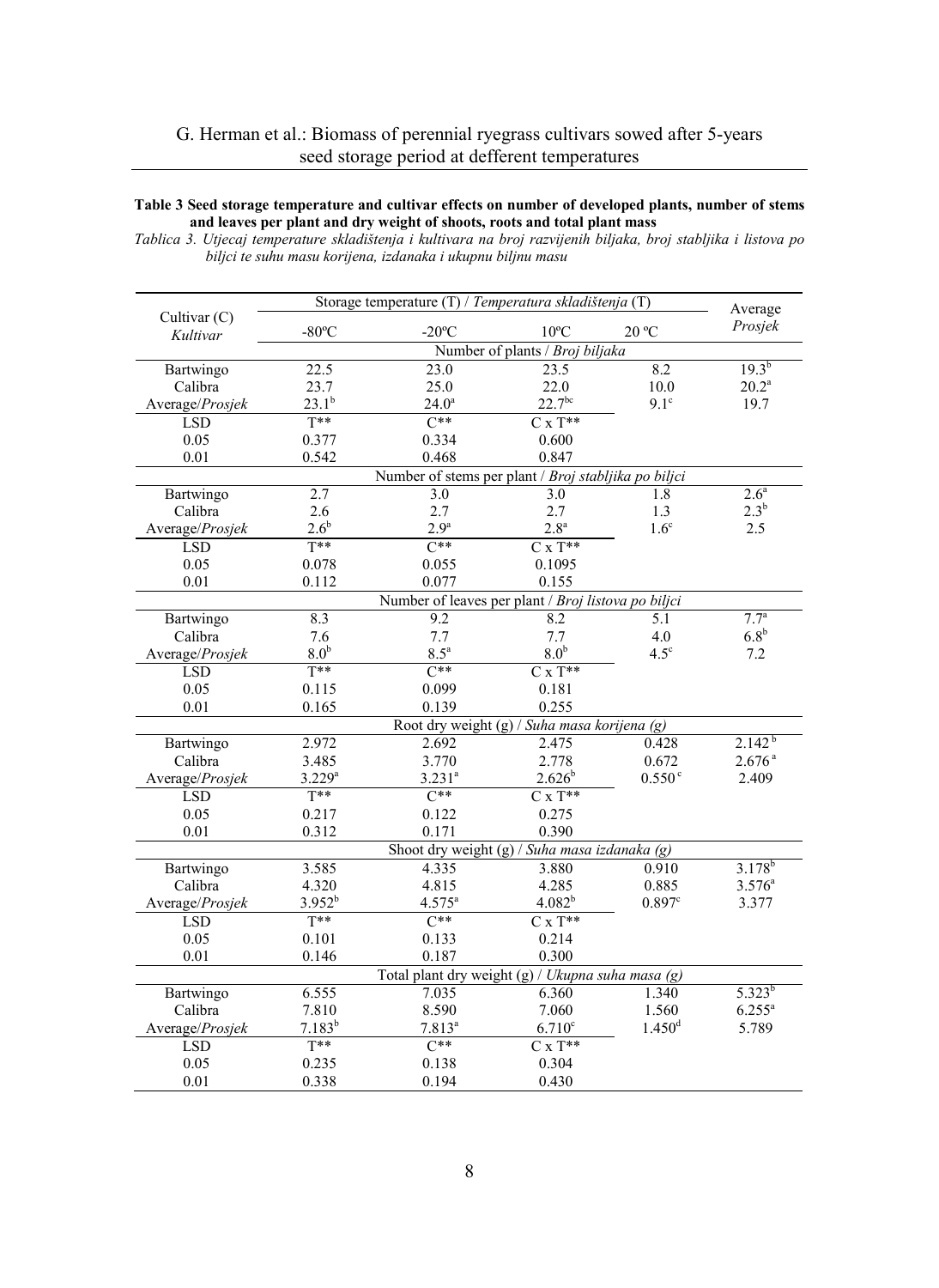## RESULTS AND DISCUSSION

#### *Number of developedplantlets*

After five years of perennial ryegrass seed storage of the same cultivars, Bukvić et al. (2018) have found that storage period has more or less decreased germination of stored seeds. In this research, average number of developed plants after 5-year seed storage varied between 8.2 and 25 of total 26 sowed seeds (Table 3). Storage temperature treatments, cultivars and their interactions significantly  $(p<0.01)$  affected the number of plants. When averaged over cultivars, the highest number was observed at -20°C storage temperature whilst the lowest was at 20°C. Tetraploid cultivar 'Calibra' had greater average number of plants than diploid 'Bartwingo'. Cultivar 'Bartwingo' had the highest number of developed plantsat -20 and 10 °C and 'Calibra'at -20°C. Both cultivars had the lowest number of plants upon the storage at 20°C.

## *Number of stems per plant*

Number of stems per plant significantly depended  $(p<0.01)$  on seed storage temperature, cultivar and their interaction (Table 3). According to Kursvuran (2011) perennial ryegrass in field conditions can develop 523 to 656 stems per plant, depending on nitrogen fertilization. In this research average number of stems per plant varied from 1.3 to 3.0 and was similar to findings of Smith et al. (2003). In their trial with 45 perennial ryegrass cultivars they found 2.3 to 3.2 stems per plant after 33 to 37 days of initial growth in controlled condition. Neuteboom et al. (1988) found 3.7 and 4.7 stems per plant of two perennial ryegrass cultivars grown for five weeks at the lowest nitrogen fertilization and 8.1 and 11.5 at highest nitrogen fertilization. In this research the highest number of stems per plant was observed upon storage at -20 and 10°C, and the lowest upon 20°C (Table 3). Diploid cultivar 'Bartwingo' had greater number of stems per plant than tetraploid 'Calibra'. Greater number of stems per plant at diploid cultivars than in tetraploid ones was reported by previous researchers. Neutboom et al. (1988) have found greater number of stems per plant in diploid perennial ryegrass cultivar 'Wendy' (4.4 to 11.5) than in tetraploid cultivar 'Condesa' (3.7 to 8.1) when grown in controlled conditions. In field conditions Solomon et al. (2017) have found greater stem density in diploid cultivar 'Marsall' (1383 stems per  $m<sup>2</sup>$ ) than in tetraploid 'Maximus' (1191 stems per  $m<sup>2</sup>$ ). Smith et al. (2001) have found greater number of stems per plant in diploid than in tetraploid cultivars. Contrary to that, mass of stems per plant was greater in tetraploids than in diploids. Inconsistently to a.m. findings, Smith et al. (2003) have found slightly greater number of stems in tetraploids than in diploids in their research on 18 diploid and 27 tetraploid cultivars of perennial ryegrass.

#### *Number of leaves per plant*

Number of leaves per plant varied between 4.0 and 9.2 (Table 3). Similar number of leaves per plant was found by Smith et al. (2003) in 45 perennial ryegrass cultivars after 33 to 37 days of initial growth: 3.9 to 4. The greatest count of leaves in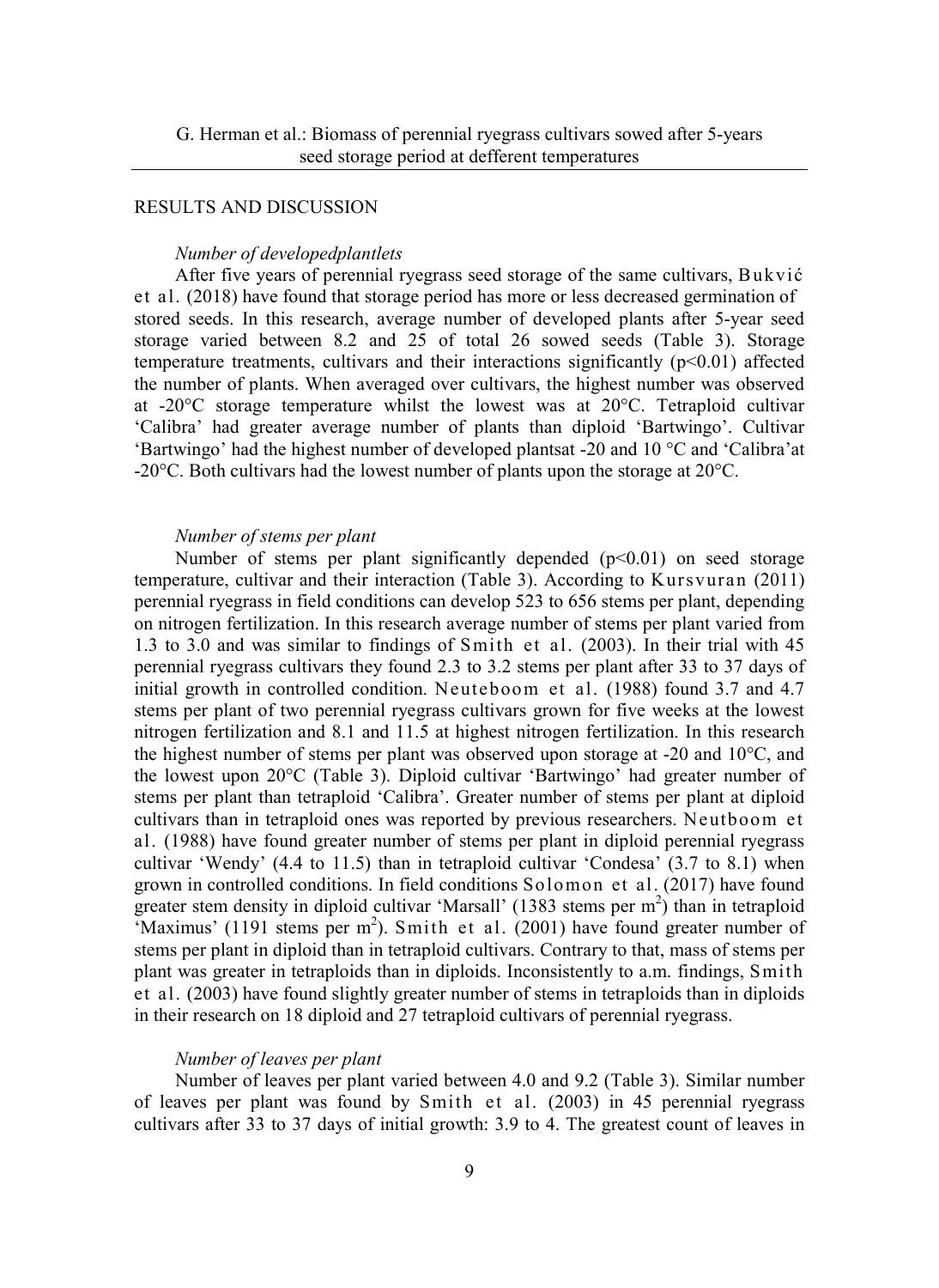this research was observed upon storage at -20°C, and the lowest at 20°C, whilst there were no significant differences at temperatures -80 and 10°C. Considering the interaction, cultivar 'Bartwingo' had greatest leaf number upon storage at -20°C and 'Calibra' at -20 and 10°C. When averaged over storage temperatures, diploid cultivar 'Bartwingo' had significantly greater number of leaves per plant than tetraploid 'Calibra'. These findings are in accordance with research ofNeutboom et al. (1988) who observed greater number of leaves per plant in diploid cultivar 'Wendy' (8.49) than in tetraploid 'Condesa' (7.95).

## *Root dry weight*

Average root dry weight varied from 0.428 to 3.770 g (Table 3). Crush et al. (2009) found root dry weight between 0.259 to 1.574 g in wild types and between 0.371 and 1.469 g for inbred-lines of perennial ryegrass after 110 days of initial growth in a glasshouse. In this research root dry weight was greater at -80 and -20°C than at 10 and  $20^{\circ}$ C (p<0.01) when averaged over cultivars. The lowest root dry weight was found upon storage at 20°C. Tetraploid cultivar 'Calibra' had greater average root dry weight than diploid 'Bartwingo' ( $p<0.01$ ). Oppositely, Deru et al. (2012) have found greater root dry weight in diploid than in tetraploid cultivars in their field experiment with 8 perennial ryegrass cultivars.

In this research the different levels of storage temperature differently affected root dry weight with significant interaction of storage temperature and cultivar  $(p<0.01)$ . Incultivar 'Bartwingo' the greatest root dry weight was found upon storage at -80°C and it was gradually decreased with the increase of storage temperature. In cultivar 'Calibra' the greatest root dry weight was found at -20°C, followed by -80°C, then 10°C, and the lowest was upon the storage at 20°C.

### *Shoot dry weight*

Average shoot dry weight varied between 0.885 and 4.81 g (Table 3). Crush et al. (2009) have found shoot dry weight between 0.310 and 1.223 g for wild types and between 0.712 and 1.870 g for inbred lines of perennial ryegrass plants grown for 110 days in tubes filled with sand.In this research the greatest shoot dry weight was found upon the storage at -20°C, significantly lower was upon -80 and 10°C, and the lowest upon 20°C, when averaged over cultivars. Significant interactions of temperature and cultivars were observed and reflected to absence of significant difference between -80 and 10°C for cultivar 'Calibra' and to lower shoot dry weight at -80 than at 10°C for cultivar 'Bartwingo'. When averaged over storage temperatures, greater shoot dry weight was found in tetraploid 'Calibra' than in diploid 'Bartwingo' (p<0.01). Smith et al. (2001) have also found a greater shoot dry weight in tetraploids than in diploids in their research on three diploid and three tetraploid cultivars of perennial ryegrass. Though, in the Smith et al. (2003) research on ploidy level and seed mass effects to the initial growth of perennial ryegrass, authors didnot find significant effect of ploidy to shoot weight. However, tetraploid cultivars tended to have a longer and wider leaves.The authors noted that longer and wider leaves of tetraploid cultivars were result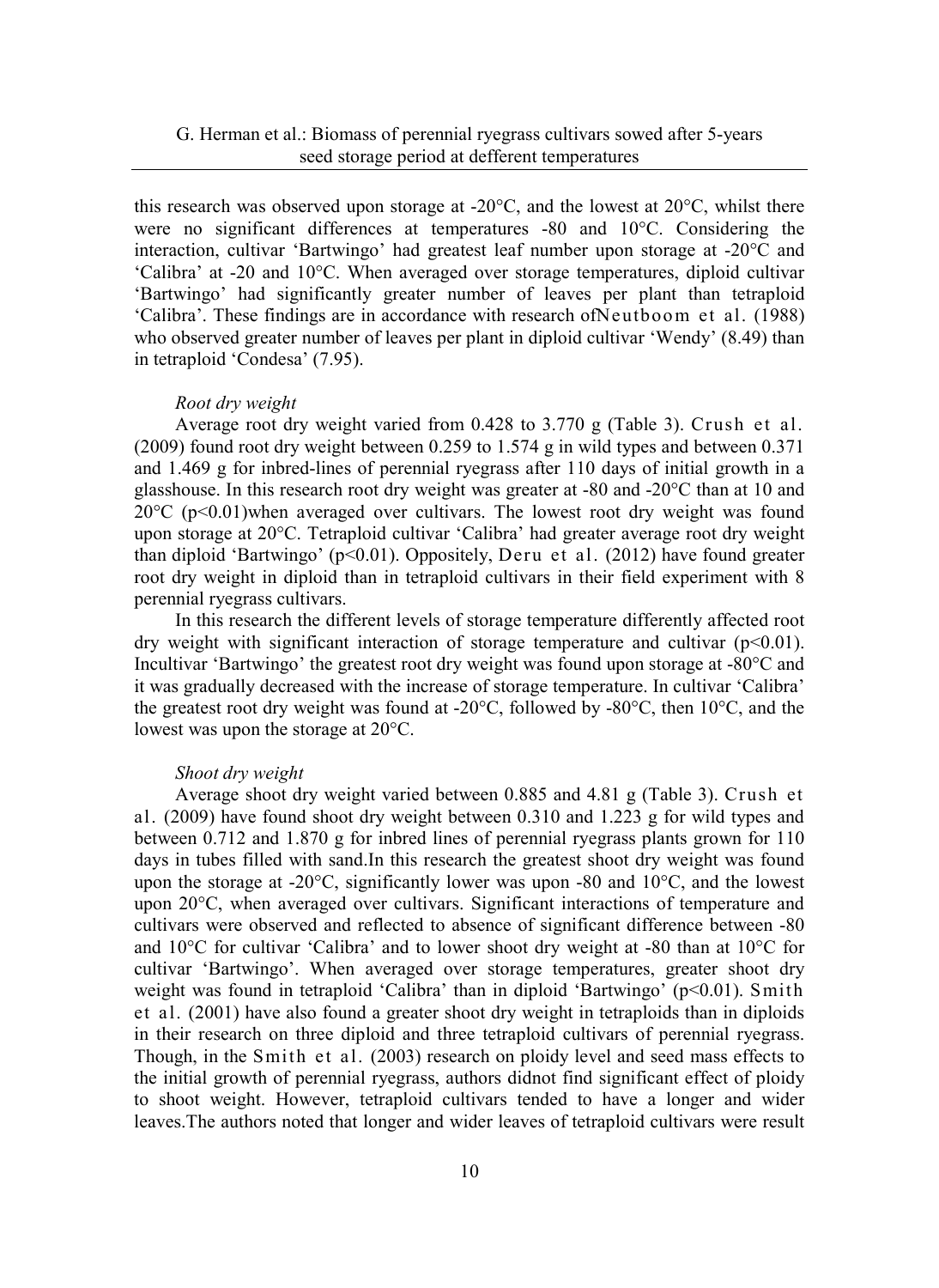of the "Gigas" effect, and part of this variation between and within diploid and tetraploid perennial cultivars may be explained by a genetic effect on auxin concentrations, cell wall extensibilityand cell size.The same authors have found significant positive correlation of seed mass with plant height and shoot weight. Results of Evans (1970) have also shown that smaller seeds give smaller root and shoot masses.

#### *Total plant dry weight*

Total plant dry weight varied from 1.34 to 8.59 g (Table 3). Crush (2009) has found total plant dry weight from 0.594 to 2.845 g for wild types and from 1.146 to 2.900 g for inbred lines of perennial ryegrass grown 110 days in a glasshouse.

When averaged over cultivars, the greatest total plant dry weight  $(p<0.01)$  was found in plants grown from the seeds stored at -20°C. The lowest total plant dry weight was found in seeds stored at 20°C. Cultivar 'Calibra' has shown greater total plant dry weight at storage at -80 than at 10°C.

When averaged over seed storage temperatures, total plant dry weight was greater in tetraploid 'Calibra' than in diploid 'Bartwingo'which was in accordance with previous findings of Neuteboom et al. (1988).

## **CONCLUSIONS**

The research of different storage temperatures during five-year seed storage has revealed significant effects  $(p<0.01)$  of storage temperature and cultivar on all investigated plantlet traits. The highest values for number of developed plants, number of leaves per plant, shoot and total dry weight were achieved upon storage at -20°C. Number of stems per plant didnot differ between -20°C and 10°C storage temperatures. Root dry weights didnot differ between -20°C and -80°C storage temperatures. The lowest values of all investigated traits were observed upon storage at 20°C. Diploid cultivar 'Bartwingo' had greater average values for number of stems and leaves per plant while tetraploid 'Calibra' had greater average number of developed plants, root, shoot and total plant dry weight.

Seed quality loss during the seed storage period is indivertible. In order to maintain the seed quality during longer storage periodsit is required to choose the most favorable conditions. These conditions will depend on the plant species, cultivar and ploidy level, environment temperature, and seed moisture and storage space. Results of this research have shown that the perennial ryegrass seeds have maintained their viability during long storage period of five years. Though, storage at lower temperatures has resulted in greater biomass production in both perennial ryegrass cultivars.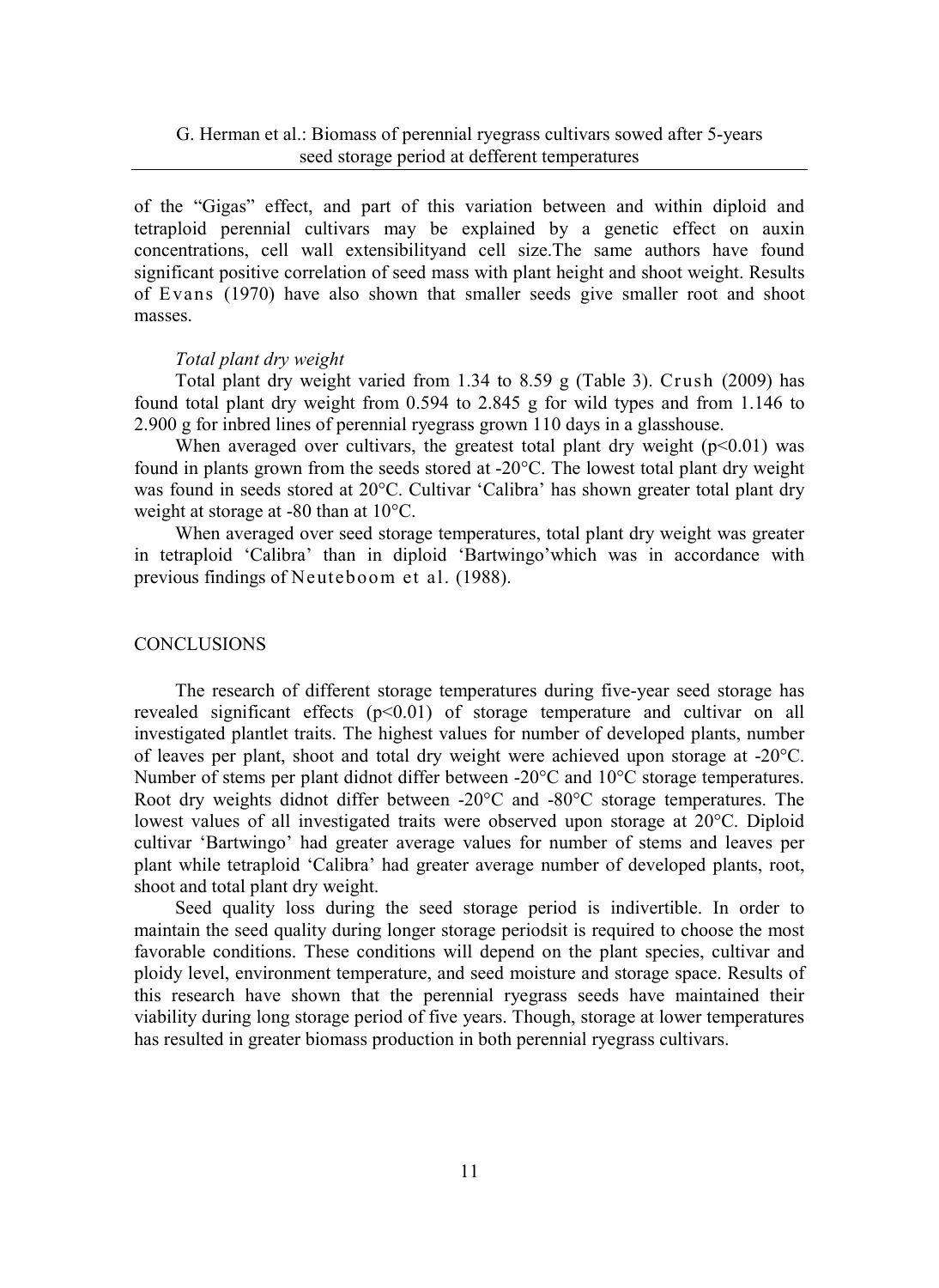# **BIOMASA KULTIVARA ENGLESKOG LJULJA ZASIJANIH NAKON 5 GODIŠNJEG SKLADIŠTENJA SJEMENA NA RAZLIČITIM TEMPERATURAMA**

# SAŽETAK

Sjeme dva kultivara (diploidni 'Bartwingo' i tetraploidni 'Calibra') engleskog ljulja (*Lolium perenne* L.) je bilo uskladišteno u hermetički zatvorenim staklenkama na četiri različite temperature (-80, -20, 10 i 20°C) tijekom pet godina. Nakon razdoblja skladištenja sjeme je zasijano u kontejnere s komercijalnim supstratom. Početni rast i razvoj odvijali su se pod prirodnim svjetlom i uz ručno zalijevanje radi održavanja optimalne vlažnosti supstrata. Nakon 60 dana vegetacije razvijene biljke su uzete iz supstrata, prebrojene su, korijenje im je oprano i potom su im izmjerene suhe mase izdanka, korijena i cijelih biljčica. Izbrojan je i broj stabljika i listova po biljci. Istraživanje je pokazalo značajne učinke (p<0.01) temperature skladištenja, kultivara i njihovih interakcija na sva ispitivana svojstva. U prosjeku po kultivarima, najveće vrijednosti svojstava ustanovljene su nakon skladištenja na -20°C, osim za svojstvo suhe mase korijena koja se nije razlikovala između -20 i -80°C. Najniže vrijednosti svih ispitivanih svojstava ustanovljene su nakon skladištenja na 20°C. S obzirom na temperature skladištenja diploidni kultivar je u prosjeku imao veći broj stabljika i listova po biljci, a tetraploidni je imao veću suhu masu korijena, suhu masu izdanka i ukupnu biomasu.

Ključne riječi: engleski ljulj, starost sjemena, temperatura, suha masa biomase

# REFERENCES - LITERATURA

- 1. Bukvić, G., Gantner, R., Agić, D., Popović, B., Stanisavljević, A. (2018): Seed quality and plantlet traits of perennial ryegrass after 5 years of seed storage at various temperatures. Poljoprivreda, 24 (1), 18-24.
- 2. Bukvić, G., Gantner, R., Grljušić, S., Popović, B., Agić, D., Stanisavljević, A. (2015): Effects of storage period and temperature upon seed and seedling traits of perennial ryegrass (*Lolium perenne* L.). Poljoprivreda, 21(2), 3-9.
- 3. Bukvić, G., Grljušić, S., Josipović, A., Greger, Ž., Marijanović, M., Bilušić, L. (2009): Germination of red clover seed (cv. Viola) depending on water solution pH and seed age. Poljoprivreda, 15(1), 23-28.
- 4. Cattani, D. (2007): Perennial Ryegrass Seed Production. 8<sup>th</sup> Annual MantiobaAgronomists Conference. 11-22 December 2007.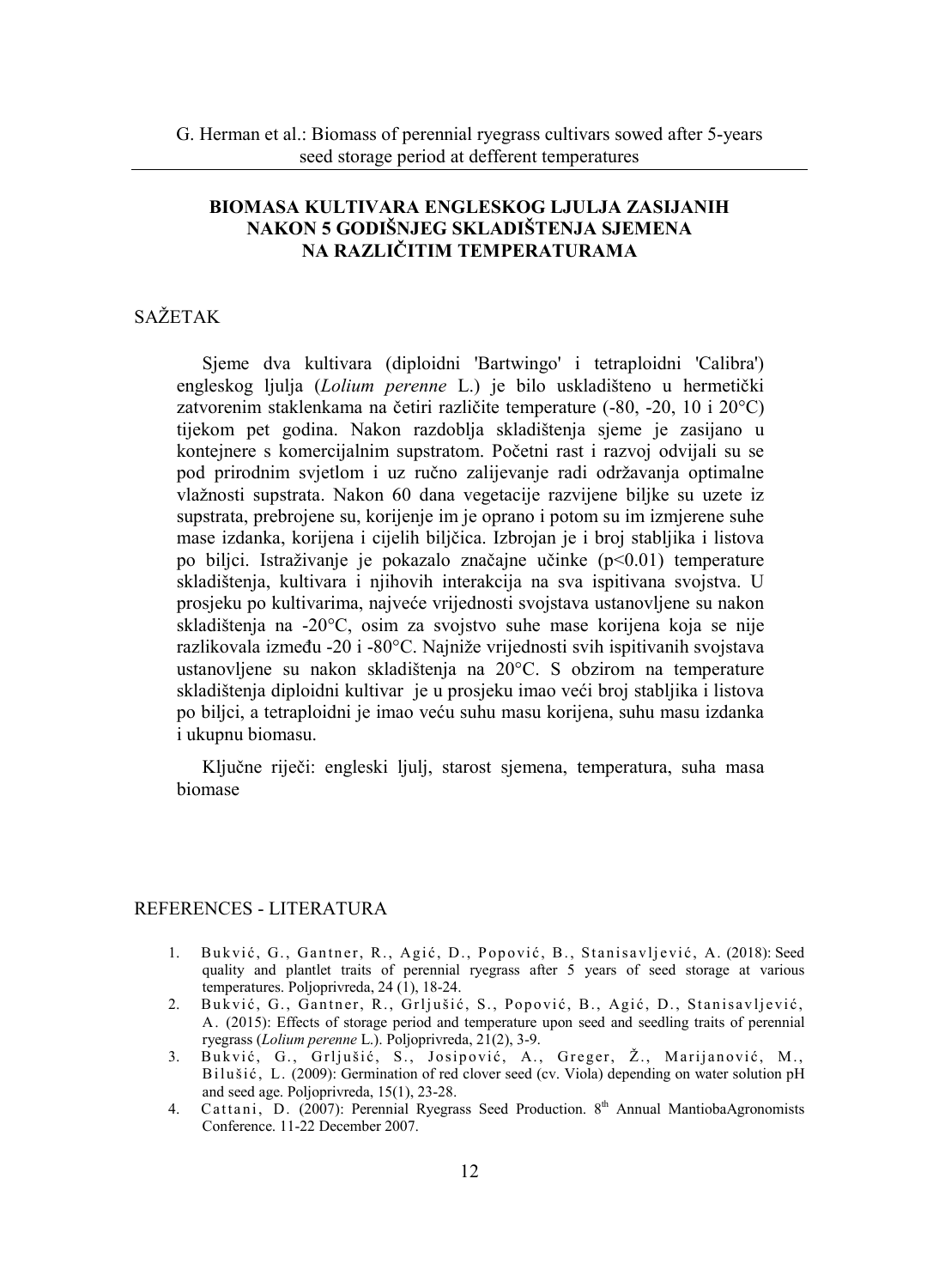# G. Herman et al.: Biomass of perennial ryegrass cultivars sowed after 5-years seed storage period at defferent temperatures

- 5. Ching, T.M., Calhoun, W. (1968): Productivity of 10-Year-Old Canned Forage Seed[s.](https://www.agronomy.org/publications/aj/abstracts/60/4/AJ0600040393?access=0&view=pdf#FN1#FN1). [Agronomy Journal,](https://www.agronomy.org/publications/aj/abstracts/60/4/AJ0600040393?access=0&view=pdf#FN1#FN1) 60(4), 393-394.
- 6. Ching, T. M., Schoolcraft, I. (1968): Physiological and Chemical Differences in Aged Crush, J. R., Nichols, S. N., Easton, H. S., Ouyang, L.,Hume, D. E. (2009). Comparisons between wild populations and bred perennial ryegrasses for root growth and root/shoot partitioning. New Zealand Journal of Agricultural Research, 52(2), 161-169.
- 7. Deru, J., Van Eekeren, N., De Boer, H. (2012): Rooting density of three grass species and eight *Lolium perenne* cultivars. Grassland Science in Europe, 17, 604-606.
- 8. Elias, S., Garay, A., Young, B., Chastain, T. (2002): Maintaining seed viability in storage: A brief review of management principles with emphasis on grass seeds stored in Oregon. Technical Brochures. Seed Laboratory at Oregon State University.
- 9. Evans, P. S. (1970): Root growth of *Lolium perenne* L. 1. Effect of plant age, seed weight, andnutrient concentration on root weight, length, and number of apices. New Zealand journal ofbotany, 8(3), 344-356.
- 10. Griffiths, D.J., Pegler, R.A.D. (1964): The effects of long-term storage on the viability of S23 perennial ryegrass seed and on subsequent plant development. Grass and Forage Science, 19(2), 183-190.
- 11. Hamman, B., Egli, D. B., Koning, G. (2002): Seed vigor, soilborne pathogens, preemergent growth, and soybean seedling emergence. Crop Science, 42(2), 451-457.
- 12. Hannaway, D., Fransen, S., Cropper, J., Teel, M., Chaney, M., Griggs, T., Halse, R., Hart, J., Cheeke, P., Hansen, D., Klinger, R., Lane, W. (1999). Annual ryegrass. *Lolium multiflorum* Lam, 7.
- 13. Justice, O. L., Bass, L. N. (1978):Principles and practices of seed storage. US Dept. of Agriculture, Science and Education Administration.
- 14. Karman, S., Toker, Ö.S., Öztürk,İ., Yalçin,H., Kayacier, A., Doğan Sağdiç,O. (2014): A response surface methodology study on the effects of some phenolics and storage period length on vegetable oil quality: change in oxidation stability parameters.Turkish Journal of Agriculture and Forestry,38(6), 759-772.
- 15. Kusvuran, A. (2011): The effects of different nitrogen doses on herbage and seed yields of annual ryegrass (*Lolium multiflorum* cv. Caramba). African Journal of Biotechnology, 10(60), 12916-12924.
- 16. Lewis, D.N., Marshall, A.H., Hides, D.H. (1998): Influence of storage conditions on seed germination and vigour of temperate forage species. Seed science and technology, 26(3), 643- 655.
- 17. Marcos-Filho, J., McDonald, M.B.(1998): Sensitivity of RAPD analysis. germination andvigour tests to detect the intensity of deterioration of naturally and artificially aged soybeanseeds. Seed Science and Technology, 26, 141-157.
- 18. McDonald, M.B. (1998): Seed quality. Seed Sci. Res., 8: 265-275.
- 19. Neuteboom, J. H., Lantinga, E. A.,Wind, K. (1988, July): Tillering characteristics of diploid and tetraploid perennial ryegrass. In Proceedings 12th General Meeting of the EuropeanGrassland Federation (pp. 4-7).
- 20. Rincker, C. M. (1981): Long-Term Subfreezing Storage of Forage Crop Seeds.Crop science, 21(3), 424-427. Rozman, V., Bukvić, G., Liška, A., Baličević, R., Eđed, A., Petrović, S. (2010): Differences in traits of seeds and seedlings of perennial ryegrass cultivars after nine months storage at different temperatures. Notulae Botanicae Horti Agrobotanici Cluj-Napoca, 38(1), 155-158.
- 21. SAS Institute Inc., SAS 9.1.3 Help and Documentation, Cary, NC: SAS Institute Inc., 2002-2003.
- 22. Saxena, O.P., Singh, G., Pakeeraiah, T., Pandey, N.(1987): Seed deterioration studies in some vegetable seeds. Acta Horticulturae,215,39-44.
- 23. Schaffer, A.F., Vanderlip, R.L. (1999): The effect of conditioning on soybean seed quality.Journal of Production Agriculture, 12, 455-459.
- 24. Seeds[.Crop Science,](https://dl.sciencesocieties.org/publications/cs) 8 (4), 407-409.
- 25. Shlepetys, J. (1995): White clover seed maturity and longevity. In Conference on recent whiteclover research and development in Europe, Saku-Jogeva-Tartu (Estonia), 28-31 Aug 1995.Estonian Agricultural University Publishers.